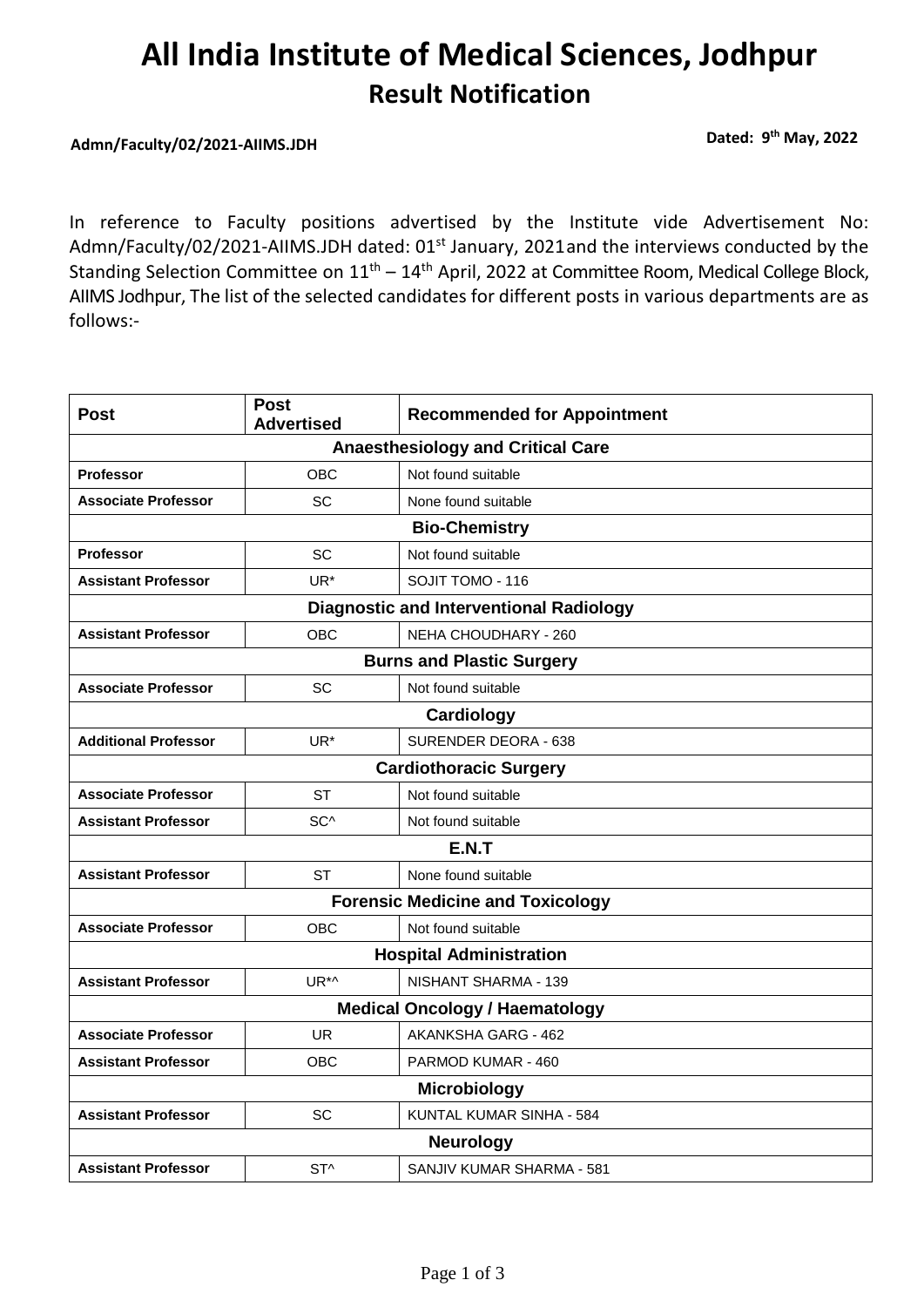# **All India Institute of Medical Sciences, Jodhpur Result Notification**

### **Dated: 9th May, 2022 Admn/Faculty/02/2021-AIIMS.JDH**

| <b>Post</b>                                | <b>Post</b><br><b>Advertised</b> | <b>Recommended for Appointment</b> |  |  |
|--------------------------------------------|----------------------------------|------------------------------------|--|--|
| <b>Orthopaedics</b>                        |                                  |                                    |  |  |
| <b>Associate Professor</b>                 | <b>OBC</b>                       | None found suitable                |  |  |
| <b>Assistant Professor</b>                 | OBC^                             | RAJESH KUMAR RAJNISH - 8           |  |  |
| <b>Paediatric Surgery</b>                  |                                  |                                    |  |  |
| <b>Additional Professor</b>                | <b>OBC</b>                       | Not found suitable                 |  |  |
| <b>Assistant Professor</b>                 | OBC^                             | None found suitable                |  |  |
| Pathology                                  |                                  |                                    |  |  |
| <b>Associate Professor</b>                 | SC                               | None found suitable                |  |  |
| <b>Assistant Professor</b>                 | OBC^                             | <b>VIKRANT VERMA - 321</b>         |  |  |
| <b>Pediatrics</b>                          |                                  |                                    |  |  |
| <b>Additional Professor</b>                | UR*                              | PRAWIN KUMAR - 475                 |  |  |
| Pharmacology                               |                                  |                                    |  |  |
| <b>Assistant Professor</b>                 | SC^                              | TARUN KUMAR - 87                   |  |  |
|                                            |                                  | Physiology                         |  |  |
| <b>Professor</b>                           | SC                               | Not found suitable                 |  |  |
| <b>Associate Professor</b>                 | SC                               | None found suitable                |  |  |
|                                            |                                  | <b>Pulmonary Medicine</b>          |  |  |
| <b>Additional Professor</b>                | <b>OBC</b>                       | Not found suitable                 |  |  |
| <b>Assistant Professor</b>                 | UR*                              | None found suitable                |  |  |
|                                            | OBC^                             | RAMNIWAS - 566                     |  |  |
| <b>Surgical Gastroenterology</b>           |                                  |                                    |  |  |
| Professor                                  | UR*                              | Not found suitable                 |  |  |
| <b>Associate Professor</b>                 | <b>UR</b>                        | Not found suitable                 |  |  |
| <b>Assistant Professor</b>                 | UR <sup>^</sup>                  | LOKESH AGARWAL - 351               |  |  |
|                                            | UR^                              | None found suitable                |  |  |
| <b>Surgical Oncology</b>                   |                                  |                                    |  |  |
| <b>Associate Professor</b>                 | OBC                              | DHARMA RAM POONIA - 415            |  |  |
| <b>Trauma and Emergency (Orthopaedics)</b> |                                  |                                    |  |  |
| <b>Assistant Professor</b>                 | OBC                              | None found suitable                |  |  |